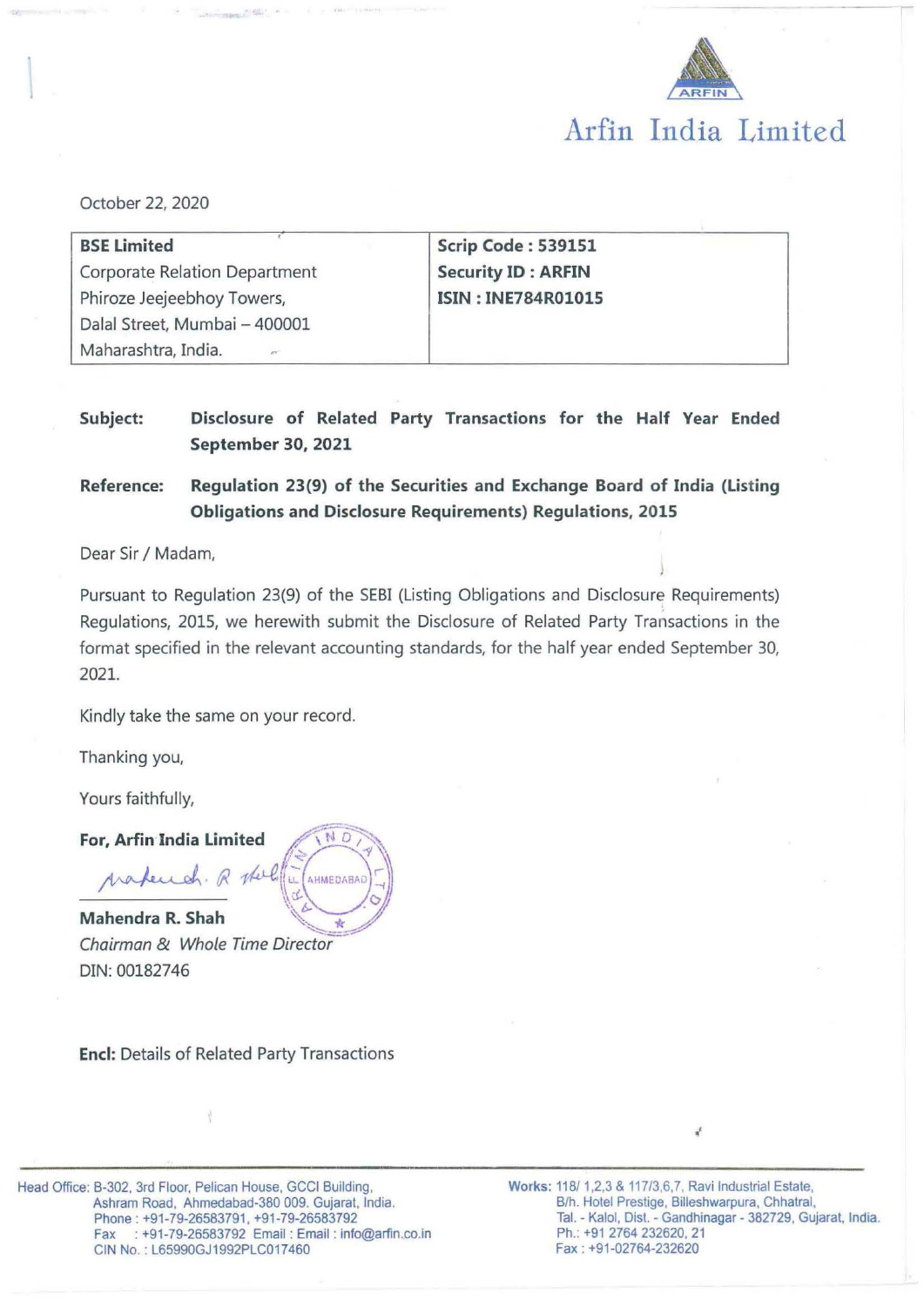

#### ARFIN INDIA LIMITED

# RELATED PARTY DISCLOSURE FOR THE HALF YEAR ENDED ON SEPTEMBER 30, 2021 AS PER INDIAN ACCOUNTING STANDARD - 24

## A. NAMES OF AND RELATIONSHIP WITH RELATED PARTIES

#### 1. Key Management Personnel (KMPs)

- $\rightarrow$  Mr. Mahendra R. Shah Executive Chairman & Whole Time Director
- $\rightarrow$  Mr. Jatin M. Shah Managing Director
- $\rightarrow$  Mrs. Pushpa M. Shah Executive Director

#### 2. Relatives of Key Management Personnel (KMPs)

 $\rightarrow$  Mrs. Rani Jatin Shah - Spouse of Managing Director

#### 3. Independent Directors (IDs)

- $\rightarrow$  Mr. Mukesh Shankerlal Chowdhary Non-Executive Independent Director
- $\rightarrow$  Mr. Hardik Shantilal Hundia Non-Executive Independent Director
- $\rightarrow$  Mr. Jitendra Shankerlal Shah Non-Executive Independent Director

## 4. Entities Controlled by Directors or their Relatives

- $\rightarrow$  Krish Ferro Industries Private Limited Sister Concern
- $\rightarrow$  Mahendra Corporation Sister Concern
- $\rightarrow$  Arfin Alucop Private Limited\* Sister Concern \*Arfin Alucop Private Limited is related party upto December 11, 2020 only.

# (I) DETAILS OF TRANSACTIONS WITH RELATED PARTIES FOR THE HALF YEAR ENDED ON SEPTEMBER 30, 2021

|                                                    |                                            |                                                                                          | ₹ in Lakhs         |  |
|----------------------------------------------------|--------------------------------------------|------------------------------------------------------------------------------------------|--------------------|--|
| <b>TRANSACTIONS WITH</b><br><b>RELATED PARTIES</b> | <b>KMP &amp; their</b><br><b>Relatives</b> | <b>Entities</b><br><b>Controlled by</b><br><b>Directors or their</b><br><b>Relatives</b> | <b>Total</b>       |  |
| <b>Particulars</b>                                 | (Apr'21 - Sep'21)                          | (Apr'21 - Sep'21)                                                                        | (Apr'21 - Sep'21)  |  |
| <b>EXPENSES</b>                                    |                                            |                                                                                          |                    |  |
| Purchase & Job work Charges                        | 0.00                                       | 0.00                                                                                     | 0.00               |  |
| Remunaration                                       | 100.00                                     | 0.00                                                                                     | 100.00             |  |
| <b>INCOME</b>                                      |                                            |                                                                                          |                    |  |
| Sales & Job Work Income                            | 0.00                                       | 0.00                                                                                     | 0.00               |  |
| Rent Income                                        | 0.00                                       | 1.05                                                                                     | 1.05<br>$\sqrt{3}$ |  |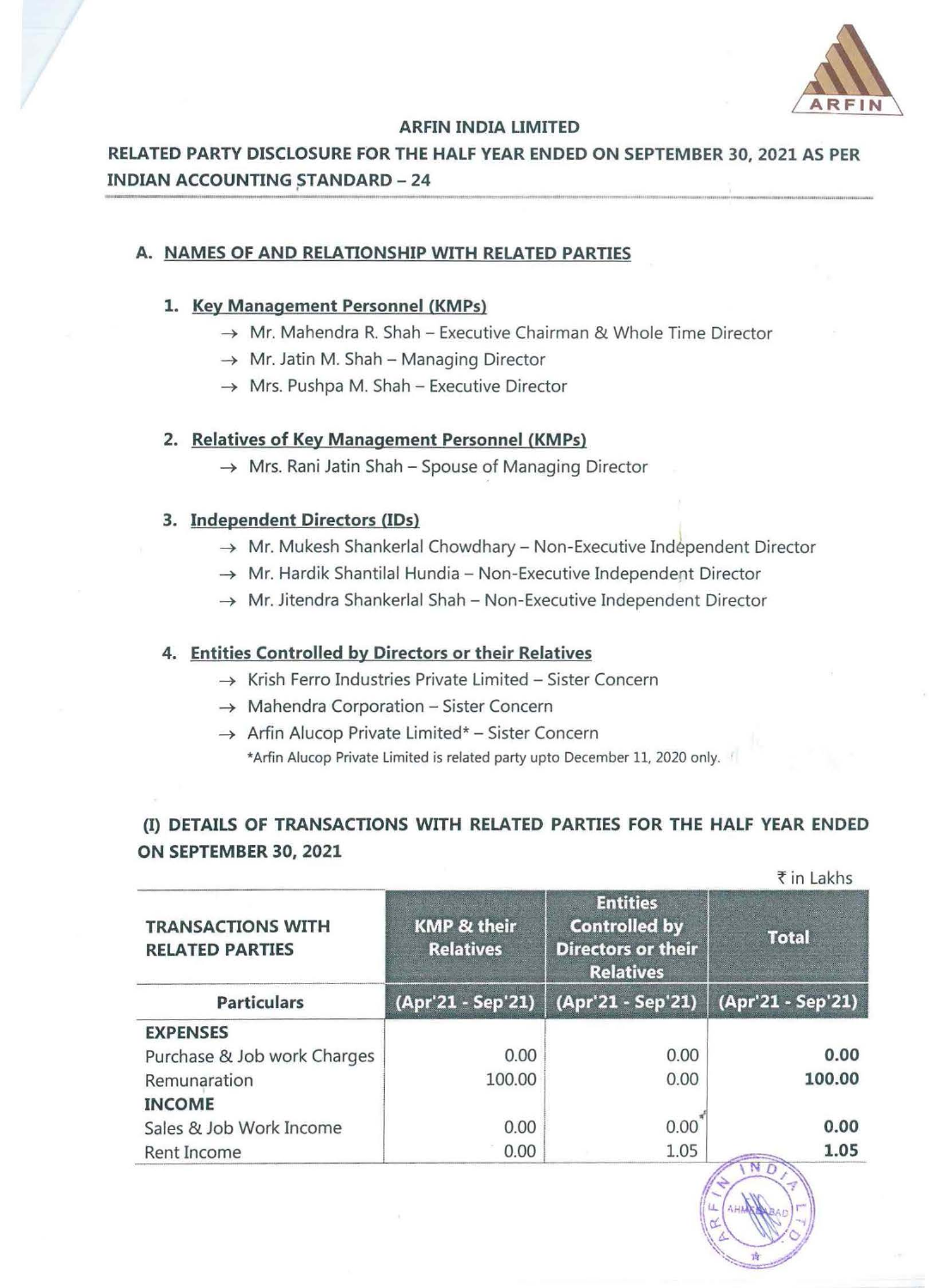

{II) **DETAILS OF RELATED PARTY WISE TRANSACTION FOR THE HALF VEAR ENDED ON SEPTEMBER 30, 2021** 

•'

| DISCLOSURE IN RESPECT OF RELATED PARTY WISE TRANSACTIONS | ₹ in Lakhs                  |
|----------------------------------------------------------|-----------------------------|
| <b>Particulars</b>                                       | (Apr'21 -<br><b>Sep'21)</b> |
| <b>EXPENSES</b>                                          |                             |
| Purchase & Job Work Charges                              |                             |
| Krish Ferro Industries Private Limited                   | 0.00                        |
| Mahendra Corporation                                     | 0.00                        |
| <b>Total</b>                                             | 0.00                        |
| Remuneration*                                            |                             |
| Mr. Mahendra R. Shah                                     | 37.50                       |
| Mr. Jatin M. Shah                                        | 37.50                       |
| Mrs. Pushpa M. Shah                                      | 15.00                       |
| Mrs. Rani J. Shah                                        | 10.00                       |
| <b>Total</b>                                             | 100.00                      |

\*The remuneration to the key managerial personnel does not include the provisions made for gratuity, as it is determined on actuarial basis for the Company as a whole.

| DISCLOSURE IN RESPECT OF RELATED PARTY WISE TRANSACTIONS | ₹ in Lakhs           |  |
|----------------------------------------------------------|----------------------|--|
| <b>Particulars</b>                                       | (Apr'21 -<br>Sep'21) |  |
| <b>INCOME</b>                                            |                      |  |
| Sales & Job work Charges                                 |                      |  |
| Krish Ferro Industries Private Limited                   | 0.00                 |  |
| Mahendra Corporation                                     | 0.00                 |  |
| <b>Total</b>                                             | 0.00                 |  |
| <b>Rent Income</b>                                       |                      |  |
| Mahendra Corporation                                     | 0.15                 |  |
| Krish Ferro Industries Private Limited                   | 0.90                 |  |
| <b>Total</b>                                             | 1.05                 |  |

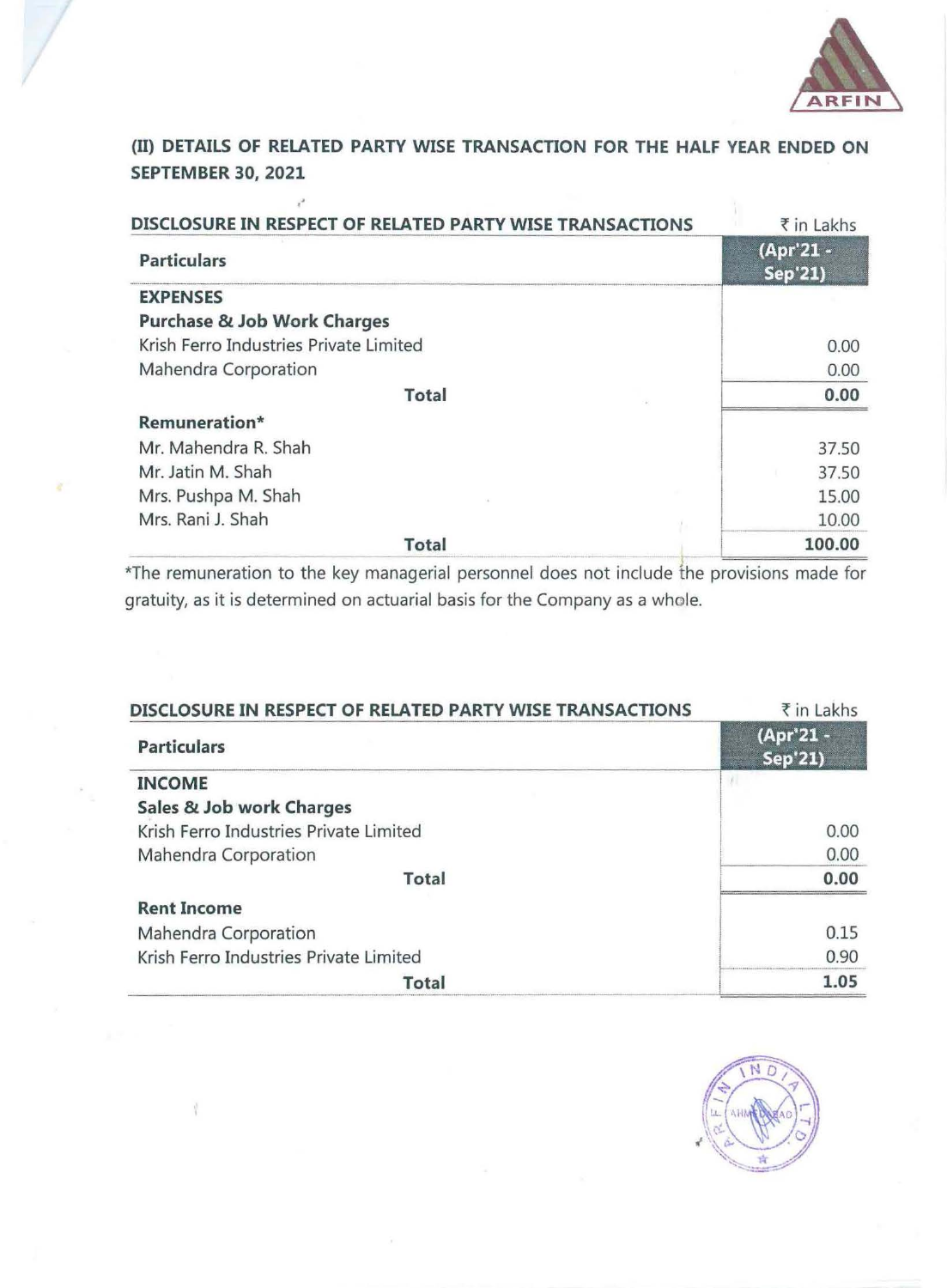

## **B.** (I) **BALANCES RECEIVABLES I PAYABLES TO RELATED PARTIES**

|                                                        |                          |                            |                          | ₹ in Lakhs                 |
|--------------------------------------------------------|--------------------------|----------------------------|--------------------------|----------------------------|
| <b>BALANCES OUTSTANDING</b>                            | <b>Payable</b>           |                            | <b>Receivable</b>        |                            |
| <b>Particulars</b>                                     | As At<br>Sep 30,<br>2021 | As at<br>March 31,<br>2021 | As At<br>Sep 30,<br>2021 | As at<br>March 31,<br>2021 |
| Key Management Personnel and their<br>Relatives        | 1016.47                  | 941.44                     | 0.00                     | 0.00                       |
| Entities Controlled by Directors or their<br>Relatives | 0.00                     | 112.43                     | 138.71                   | 0.00                       |

### **Note:** -

- (i) The above related party transactions have been reviewed periodically by the Board of Directors of the Company vis-à-vis the applicable provisions of the Companies Act, 2013, and justification of the rates being charged / terms thereof have also been approved.
- (ii) The details of guarantees and collaterals extended by the related parties in respect of borrowings of the Company have been given at the respective notes.

## **C.** (II) **PARTY WISE OUTSTANDING BALANCES**

|                                                               |                          |                            |                          | ₹ in Lakhs                 |
|---------------------------------------------------------------|--------------------------|----------------------------|--------------------------|----------------------------|
| <b>PARTY WISE OUTSTANDING BALANCES</b>                        | <b>Payable</b>           |                            | <b>Receivable</b>        |                            |
| <b>Particulars</b>                                            | As At<br>Sep 30,<br>2021 | As at<br>March 31,<br>2021 | As At<br>Sep 30,<br>2021 | As at<br>March 31,<br>2021 |
| <b>KMPs &amp; THEIR RELATIVES</b>                             |                          |                            |                          |                            |
| Mr. Mahendra R. Shah                                          | 382.20                   | 497.71                     | 0.00                     | 0.00                       |
| Mr. Jatin M. Shah                                             | 450.76                   | 261.47                     | 0.00                     | 0.00                       |
| Mrs. Pushpa M. Shah                                           | 183.51                   | 185.25                     | 0.00                     | 0.00                       |
| <b>Total</b>                                                  | 1016.47                  | 941.44                     | 0.00                     | 0.00                       |
| <b>ENTITIES CONTROLLED BY DIRECTORS</b><br>OR THEIR RELATIVES |                          |                            |                          |                            |
| Arfin Alucop Private Limited                                  | 0.00                     | 38.82                      | 0.00                     | 0.00                       |
| Krish Ferro Industries Private Limited                        | 0.00                     | 66.05                      | 65.26                    | 0.00                       |
| Mahendra Corporation                                          | 0.00                     | 7.55                       | 73.45                    | 0.00                       |
| Total                                                         | 0.00                     | 112.43                     | 138.71                   | 0.00                       |